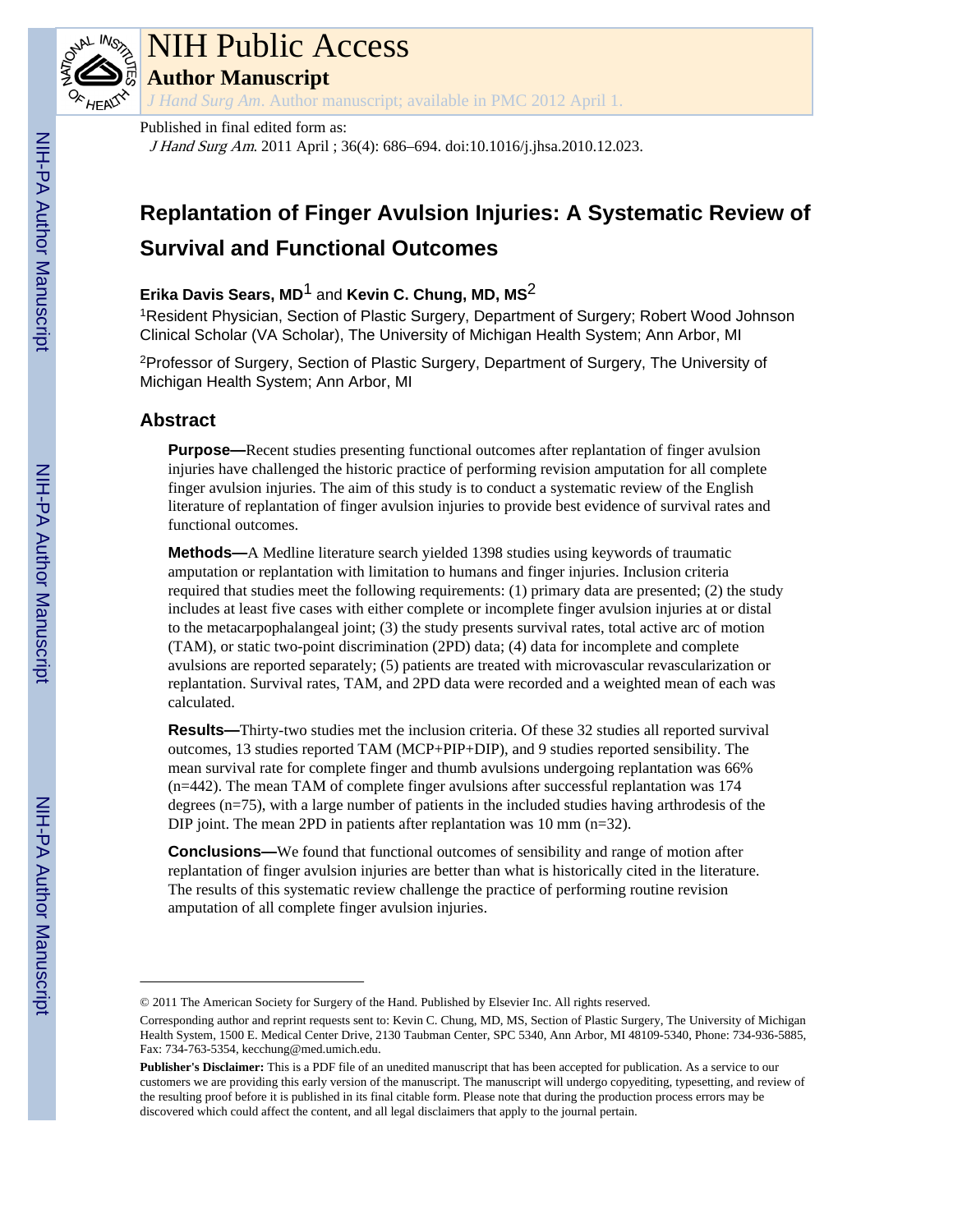#### **Keywords**

finger amputation; finger avulsion; hand surgery outcomes; replantation; revascularization; systematic review

> Advances in microsurgery have made salvage of amputated fingers a commonly performed procedure. Survival of replanted digits has become fairly reliable, with survival rates estimated to be  $80 - 90$  percent in the literature  $(1-3)$ . However, replanting a digit having sufficient function has proven more difficult to achieve. For this reason, indications and contraindications for patients who are reasonable candidates for the procedure continue to evolve to exclude those with anticipated poor functional outcome.

> Avulsion amputations are a particularly difficult problem to treat due to the extent of damage sustained by skin, nerves, and vessels. As surgeons continued to push the boundaries of microsurgery, novel techniques were proposed to manage the difficulties of salvaging avulsed digits. Reconstruction of vessels with long vein grafts (4,5), venous flowthrough flaps (6), or transfer of vessels from adjacent fingers (7,8) enhanced survival of the avulsed digit. Several classification systems (9–11) have evolved to categorize patients according to anticipated treatment and functional outcome (Table 1).

> With the exception of replantation of avulsed thumbs, which have undisputed functional advantage, the functional benefit of replanting avulsed fingers when compared to revision amputation remains a controversial issue. Avulsion injuries are commonly cited as having poor functional outcomes after replantation (1,3,12–14), especially in the case of complete amputation or when there is damage to the proximal phalanx or the PIP joint (4,9,15–17). Urbaniak has advocated for revision amputation to treat complete finger avulsion injuries (9,14). However, recent studies presenting functional outcomes after replantation of finger avulsion injuries have challenged this recommendation, with some authors achieving reasonable total active motion (TAM) approaching 200 degrees or greater after replantation of digital avulsion injuries (4,5,15,18–20).

Systematic reviews are especially useful in synthesizing information from studies with small sample sizes, as is the case for replantation of complete finger avulsion injuries. The aim of this study is to conduct a systematic review of the English literature of replantation of finger avulsion injuries to provide best evidence of survival rates and functional outcomes. A secondary aim was to compare functional outcomes after replantation of finger avulsion injuries to outcomes after repair of zone II flexor tendon injuries and digital nerve repair. Review of functional outcomes after these two procedures offers a baseline to which we can compare outcomes after replantation of finger avulsion injuries. We hypothesize that replantation of complete finger avulsion injuries will have acceptable outcomes that challenge the traditional practice of routinely performing revision amputation for all patients with this injury type.

#### **MATERIALS AND METHODS**

A Medline literature search, conducted in August 2010 yielded 1398 studies using keywords of traumatic amputation or replantation with limitation to humans and finger injuries. Although this systematic review is aimed at the evaluation of outcomes related to complete avulsion injuries of fingers, our literature search also included the separate review of thumb avulsion injuries and incomplete avulsion injuries to provide comparison outcomes of groups for whom replantation or revascularization is routinely performed. These outcomes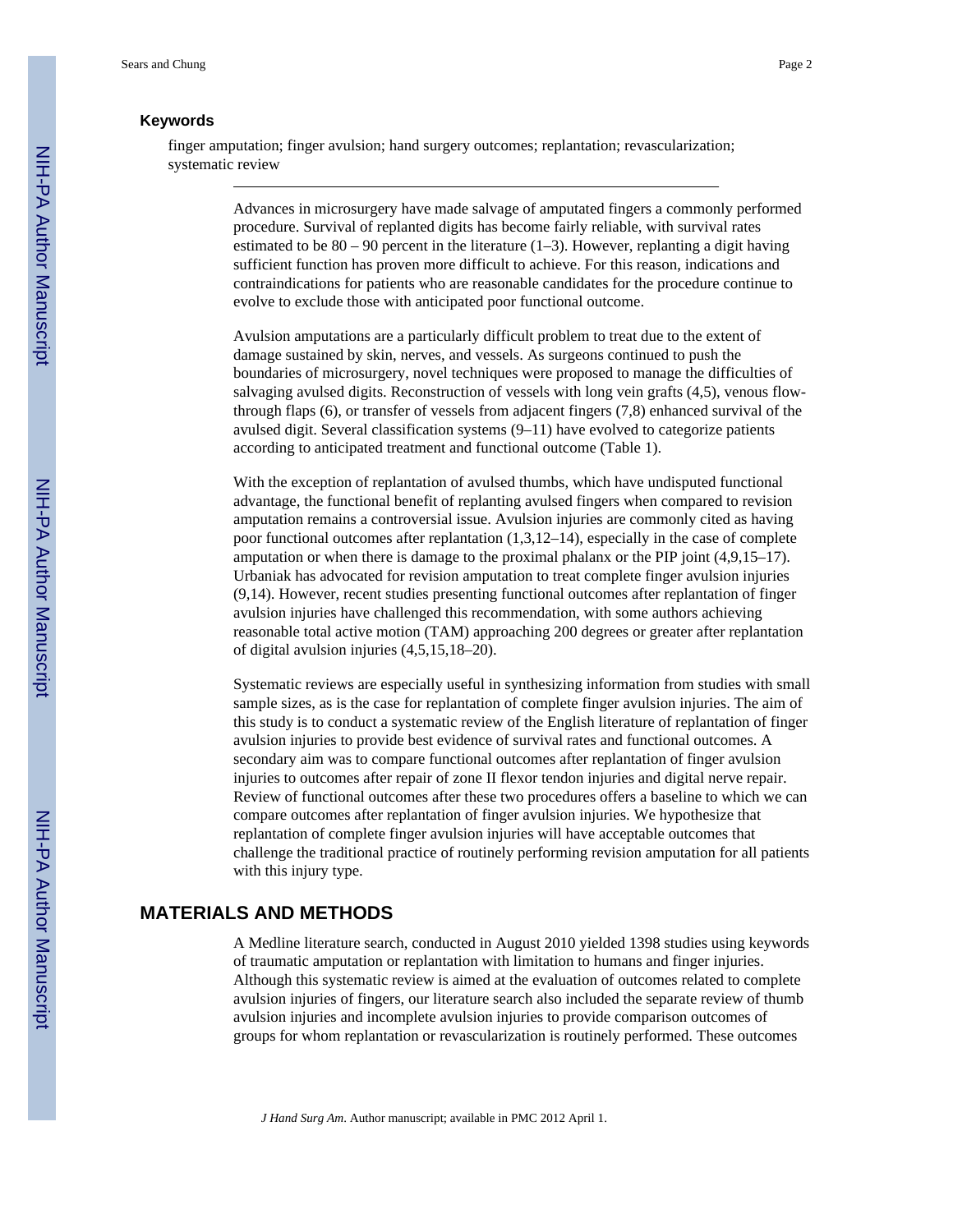were compared to those obtained for finger avulsion injuries when possible. Inclusion criteria required that studies meet the following:

- **1.** Primary data are presented.
- **2.** The study includes at least five cases with either complete or incomplete avulsion injuries of thumbs or fingers at or distal to the metacarpophalangeal (MCP) joint. For example, if a study had five patients in the complete avulsion group and three patients in the incomplete avulsion group, the incomplete avulsion data were excluded from analysis. Incomplete avulsion injuries are termed revascularizations, incomplete amputations, subtotal amputations, Kay class II and III (and subtypes) and Urbaniak class II avulsion injuries in the literature; complete avulsion injuries are termed replantations, complete amputations, Kay class IV, and Urbaniak class III avulsion injuries in the literature.
- **3.** The study presents survival rates, total active arc of motion (TAM), or static twopoint discrimination (2PD) data; survival rates and 2PD data were noted from both finger and thumb avulsions and the data were separated from one another when possible.
- **4.** Patients were treated with microvascular revascularization or replantation.

The following studies or data were excluded from the analysis:

- **1.** Studies were excluded if the data for incomplete and complete avulsion injuries were not reported separately.
- **2.** TAM data were excluded from studies if the data from finger and thumb avulsion injuries were not reported separately due to differences in normal TAM between the digits.
- **3.** TAM data were excluded if arc of motion was not able to be translated to a measurement in degrees through reported TAM in degrees or percent normal of TAM. TAM is defined in this study to be MCP+PIP+DIP joint motion (minus extensor lag), in which normal TAM is assumed to be 270 degrees.
- **4.** 2PD data were excluded if not reported as a continuous variable in millimeters. Thus, studies that only presented data in a range of 2PD were excluded because of inability to uniformly compare across several studies.

All abstracts were reviewed to determine if inclusion and exclusion criteria were met. If no abstract was published or if the abstract did not have sufficient information to determine eligibility, the full-length manuscript was reviewed. Survival rates, TAM, and 2PD data were recorded from each study meeting criteria for inclusion in the systematic review. A weighted mean for each outcome based on sample size of each study was calculated. Separate analysis was performed for complete and incomplete avulsion injuries.

We reviewed the literature to compare TAM outcomes after zone II flexor tendon repair and 2PD outcomes after digital nerve repair to the outcomes obtained in this systematic review. Studies reporting outcomes of zone II flexor tendon repair were identified through a Medline literature search using keywords of tendon injuries, zone II, and zone 2. Studies were included if TAM was reported on a continuous scale in degrees or percentage of normal. If studies reported TAM of PIP+DIP joint motion (excluding MCP joint motion), 90 degrees was added to the total to include MCP joint motion to allow comparison to finger avulsion injury outcomes that included motion of all three finger joints. Studies reporting outcomes of digital nerve repair were identified through a Medline literature search using keywords of peripheral nerves and finger injuries. Studies used for comparison were included if they reported static 2PD in millimeters as a continuous numerical outcome. There was substantial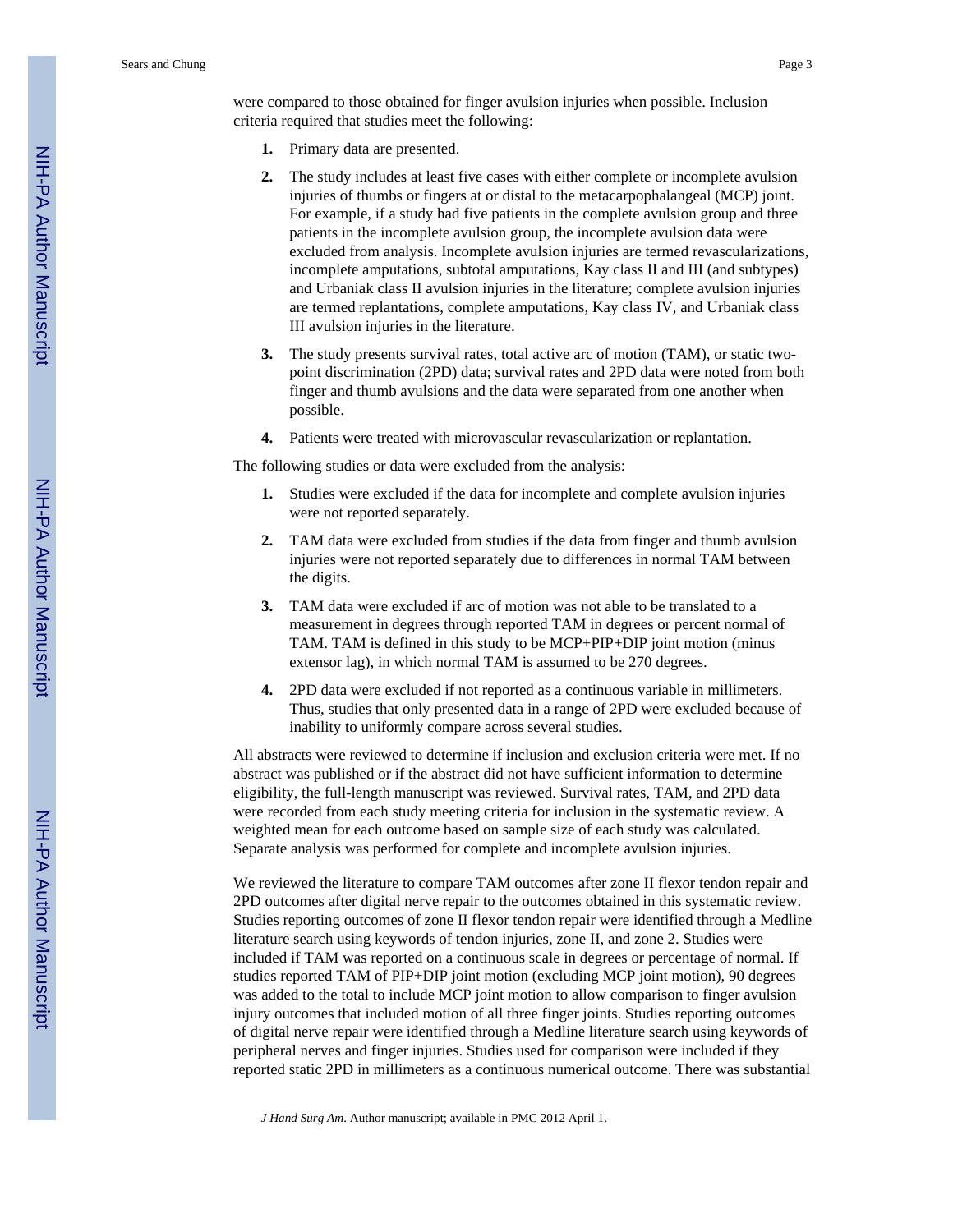variability in scales used to report TAM and 2PD after zone II flexor tendon repair and digital nerve repair in the literature. Thus, the studies included were limited to those reporting outcomes on a continuous scale to allow for pooling of data and direct comparison to outcomes of finger avulsion injuries. Weighted means of TAM and 2PD data based on sample sizes of each study were calculated to compare to functional outcomes obtained from this systematic review of finger avulsion injuries.

#### **RESULTS**

Thirty-two studies of finger avulsion injuries met the inclusion/exclusion criteria and reported survival outcomes (Figure 1)  $(4-7.9-11,15-17,19,21-41)$ . We extracted TAM data from 13 studies  $(4,5,9-11,^{15}-^{17},^{19},23,33,34,39)$ , and we extracted static 2PD data from 9 studies (4,5,9,11,15–17,34,39). All studies that reported TAM and 2PD data also reported survival outcomes. Thus, the papers reporting functional outcomes were included within the group of 32 studies that also reported survival outcomes. The mean survival rate for complete finger and thumb avulsion injuries undergoing replantation was 66% (n=442) (Table 2). As a comparison, the mean survival rate for incomplete avulsion injuries undergoing revascularization was 78% (n=349). When the thumb and finger avulsion outcomes were able to be separated from one another, the weighted mean survival for replantation of finger avulsion injuries was 78% (n=134), whereas the weighted mean survival of replantation of thumb avulsion injuries was 68% (n=82).

None of the eligible studies reported TAM for thumb avulsion injuries, thus the data from this systematic review only represents TAM after replantation of finger avulsion injuries. The mean TAM of complete finger avulsion injuries after successful replantation was 174 degrees (n=75) (Table 3). As a comparison, the mean TAM of incomplete finger avulsions after successful revascularization was 199 degrees (n=115). Many patients undergoing replantation also had arthrodesis of the DIP joint. Table 3 indicates the number of patients with DIP joint arthrodesis in each study when reported. Patients having DIP joint arthrodesis were included in the TAM data presented in the individual studies. Thus, these patients were included in the pooled TAM in the systematic review. The mean 2PD in patients after replantation of complete avulsion injuries was 10 mm ( $n=32$ ), and 8 mm ( $n=29$ ) after revascularization of incomplete avulsion injuries (Table 4).

Review of the literature to compare outcomes after zone II flexor tendon repair yielded nine studies (42–50) with a weighted mean TAM of 229 degrees ( $n = 730$ ) (Table 5). Eight of the nine studies reported TAM as PIP + DIP joint motion. Thus, for the purpose of comparison to TAM for finger avulsion injuries, which included  $MCP + PIP + DIP$  joint motion in all of the included studies, MCP joint motion was assumed to be 90 degrees for the purpose of providing a uniform definition of measurement. Studies reporting 2PD outcomes after digital nerve repair showed a mean 2PD of 13 mm  $(n=112)$  in three studies (51–53) (Table 6).

#### **DISCUSSION**

This systematic review of finger avulsion injuries showed survival outcomes that were predictable, with avulsion injury replantations having lower overall survival rates (66%) than the approximated  $80 - 90\%$  survival (1–3) for finger replantation in general. Also not surprising were the lower survival rates of thumb avulsion injuries (68%) due to the well accepted practice of attempting more technically difficult replantation with thumb avulsion injuries, where the condition for replantation may be less favorable. When we reviewed studies in which data from replantation of finger avulsion injuries alone were able to be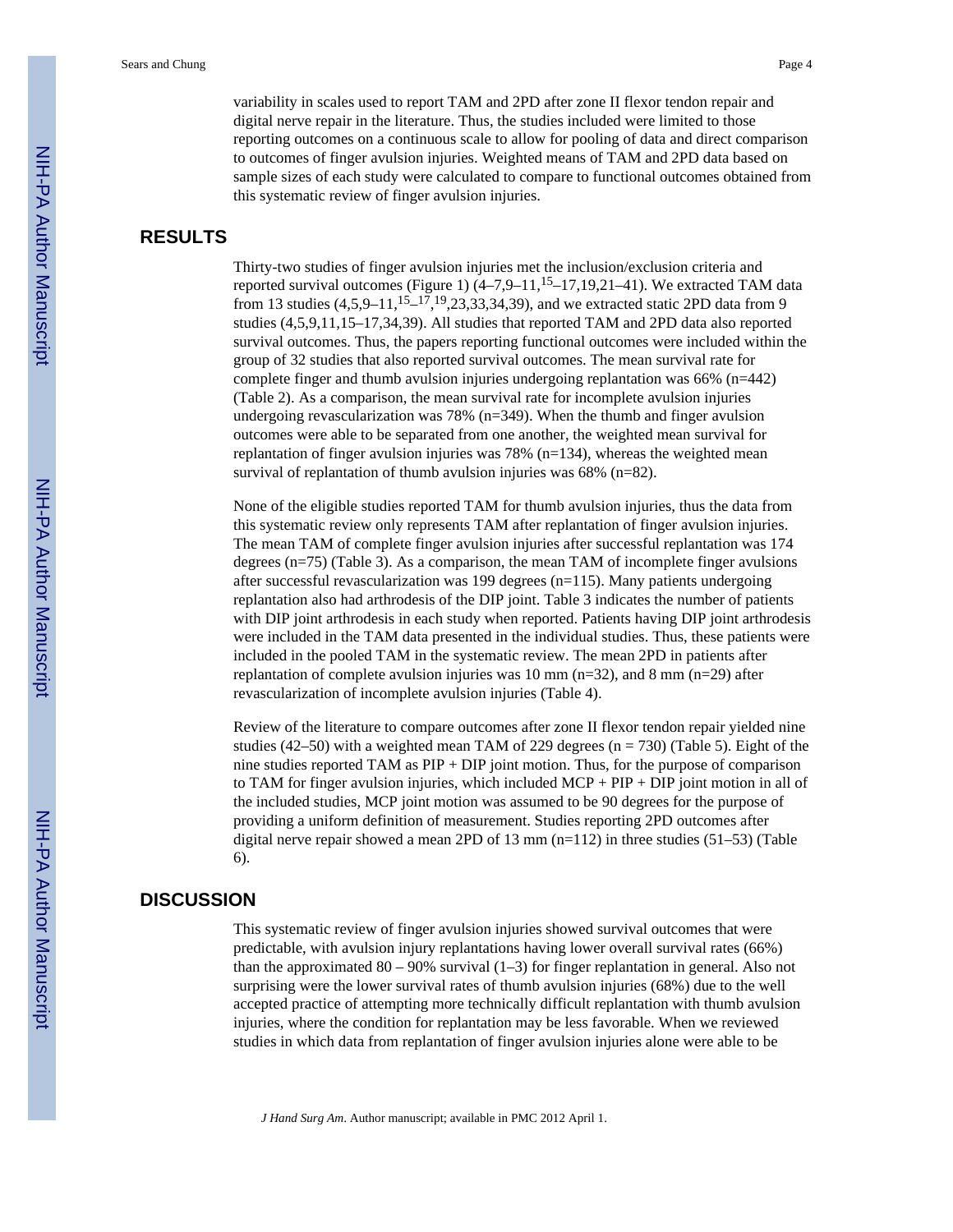analyzed apart from thumbs, we found that the mean survival of complete finger avulsion replants is 78% and begins to approach expected survival of replantations in general.

This systematic review found that functional outcomes after replantation of finger avulsion injuries are better than what is generally referred to as being "poor" by many experts (1,3,12,13). Urbaniak et al. (14) concluded that the general practice of replanting complete avulsion injuries results in compromised hand function. However we found this not to be the case in all situations. The ASSH grading of results of TAM for tendon repair categorizes an excellent result as 100%, good result as 75 – 99%, fair result as 50 – 74%, and poor result as <50% of the TAM of the corresponding contralateral digit (54). Mean TAM for repair of complete and incomplete finger avulsion injuries (174 and 199 degrees respectively) are both classified as fair according to ASSH TAM scoring system, which is worse than TAM outcomes expected after zone II flexor tendon repair (229 degrees); whereas zone II flexor tendon repairs are expected to be classified as good on average. However, a large number of finger avulsion injuries occur such that the skin is avulsed between the PIP joint and the base of the finger, but the bony injury or amputation occurs distal to the PIP joint, often at the DIP joint (15). With avulsion injuries of this type, arthrodesis of the DIP joint is nearly always performed. When reported, we found that 23 of 30 patients with complete avulsion injury had DIP joint arthrodesis in five studies. Also, 47 of 139 patients with incomplete or complete avulsion injury had DIP joint arthrodesis in three studies. Thus, at first glance the mean TAM of 174 degrees obtained with replantation of complete finger avulsion injuries seems to be a fair result. However, considering a large number of patients have two joint fingers, the outcome becomes more acceptable and functional. Sensibility outcomes show that replantation of finger avulsion achieves protective sensation and similar outcomes to digital nerve repair.

The results of this systematic review challenge the historic practice advocated in the literature of performing routine revision amputation of all complete finger avulsion injuries (9). Similarly, the recommendation supported by some authors (4,15,34) of performing revision amputation for all avulsions at or proximal to the PIP joint should also be approached with caution. In this systematic review we found virtually no functional outcomes data to compare avulsion injuries proximal and distal to the PIP joint. Several studies included in this review did not attempt replantation on any patients with injury proximal to the FDS insertion (4,15,34). Only two studies (16,23) explicitly stated that replantation was attempted on a total of four patients having complete avulsion injuries involving the proximal phalanx or PIP joint. The remainder of the studies did not specify the number of patients undergoing replantation, if any, who had injury proximal to the FDS insertion (5,9,19,33). In addition, studies by Kay et al. (10) and Sanmartin et al. (33) each reported no functional difference based on the level of injury in relation to the PIP joint. On the other hand, a study by Urbaniak et al. (14) reported poor range of motion with replantation of complete avulsion injuries whether or not the amputation was proximal or distal to the FDS insertion, but the sample size of patients with finger avulsion injuries included only five patients total. However, Urbaniak's study was excluded from this systematic review because range of motion was reported based on pulp to palm distance rather than degrees of TAM.

This systematic review has several limitations. Data were pooled from multiple studies of varying quality with regard to detail of outcomes reported. Not enough studies reported the location of injury, thus all complete avulsion injuries with and without skeletal injury to the proximal phalanx and PIP joint were pooled in this analysis. Similarly, there are a variety of techniques that were used to perform revascularization. Several studies used more than one technique from one patient to another in the cohort (19,33,34), with few studies using the same technique on all patients reported (4,5,15,16), and several studies did not describe the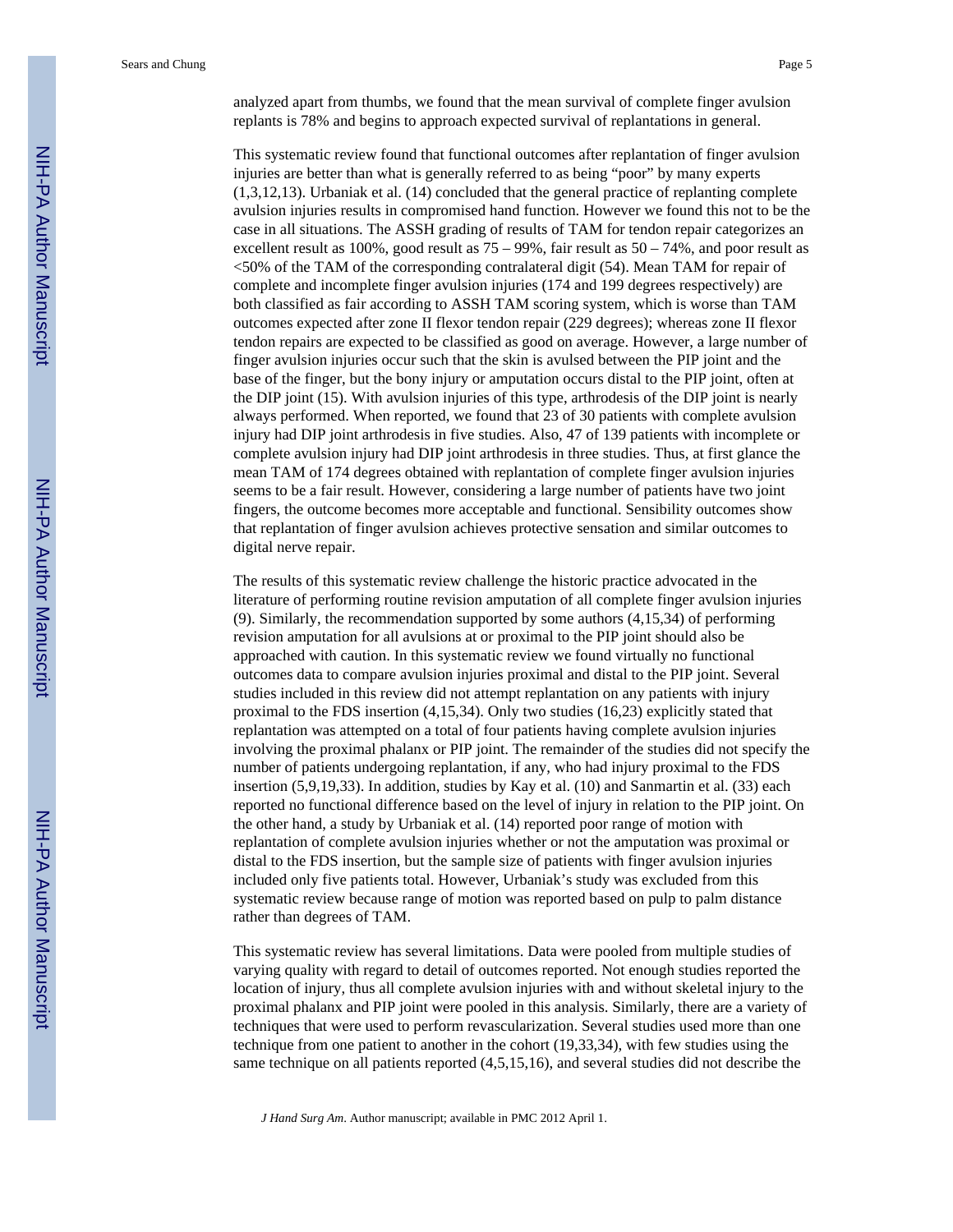technique used (9,10,23). Lastly, the results of the study could be biased toward having better results published in the literature than what may be achieved in routine clinical practice due to publication bias and due to these centers having more experience with difficult replantations.

The collective outcomes obtained from this systematic review can aid surgeons and patients in treatment decision-making for finger avulsion injuries. The included studies show that replantation of finger avulsion injuries does not equate to saving a nonfunctional finger, and the combined results may be acceptable and preferable to some patients and surgeons. We recommend attempting replantation of complete finger avulsion injuries with a preserved PIP joint and FDS tendon insertion. In addition, we recommend revision amputation with skeletal injury at or proximal to the PIP joint in patients who are unwilling to accept a likelihood of a poor functional result. However, we caution surgeons that there is little published evidence to support the later recommendation and there is a future need for studies that present functional data according to level of skeletal injury.

#### **Acknowledgments**

Support for this study was provided in part by a grant from the Plastic Surgery Educational Foundation, Robert Wood Johnson Foundation Clinical Scholars Program/VA Scholar (to Dr. Erika Davis Sears) and by a Midcareer Investigator Award in Patient-Oriented Research (K24 AR053120) (to Dr. Kevin C. Chung).

#### **REFERENCES**

- 1. Boulas HJ. Amputations of the fingers and hand: indications for replantation. J Am Acad Orthop Sur. 1998; 6:100–105.
- 2. Medling BD, Bueno RA Jr, Russell RC, Neumeister MW. Replantation outcomes. Clin Plast Surg. 2007; 34:177–185. [PubMed: 17418669]
- 3. Pederson WC. Replantation. Plast Reconstr Surg. 2001; 107:823–841. [PubMed: 11304612]
- 4. Akyurek M, Safak T, Kecik A. Ring avulsion replantation by extended debridement of the avulsed digital artery and interposition with long venous grafts. Ann Plast Surg. 2002; 48:574–581. [PubMed: 12055424]
- 5. Hyza P, Vesely J, Drazan L, Stupka I, Ranno R, Castagnetti F. Primary vein grafting in treatment of ring avulsion injuries: a 5-year prospective study. Ann Plast Surg. 2007; 59:163–167. [PubMed: 17667410]
- 6. Brooks D, Buntic RF, Taylor C. Use of the venous flap for salvage of difficult ring avulsion injuries. Microsurg. 2008; 28:397–402.
- 7. Adani R, Castagnetti C, Busa R, Caroli A. Transfer of vessels in the management of thumb and ring avulsion injuries. Ann Acad Med Singap. 1995; 24:51–57. [PubMed: 8572527]
- 8. Castagnetti C, Adani R, Squarzina PB, Caroli A. Transfer of vessels in the management of ring avulsion injury. Case report. Scand J Plast Recons. 1992; 26:331–333.
- 9. Urbaniak JR, Evans JP, Bright DS. Microvascular management of ring avulsion injuries. J Hand Surg Am. 1981; 6:25–30. [PubMed: 7204914]
- 10. Kay S, Werntz J, Wolff TW. Ring avulsion injuries: classification and prognosis. J Hand Surg Am. 1989; 14:204–213. [PubMed: 2649544]
- 11. Adani R, Castagnetti C, Busa R, Caroli A. Ring avulsion injuries: microsurgical management. J Reconstr Microsurg. 1996; 12:189–194. [PubMed: 8726340]
- 12. Ross DC, Manktelow RT, Wells MT, Boyd JB. Tendon function after replantation: prognostic factors and strategies to enhance total active motion. Ann Plast Surg. 2003; 51:141–146. [PubMed: 12897516]
- 13. Merle M, Dautel G. Advances in digital replantation. Clin Plast Surg. 1997; 24:87–105. [PubMed: 9211031]
- 14. Urbaniak JR, Roth JH, Nunley JA, Goldner RD, Koman LA. The results of replantation after amputation of a single finger. J Bone Joint Surg Am. 1985; 67:611–619. [PubMed: 3980507]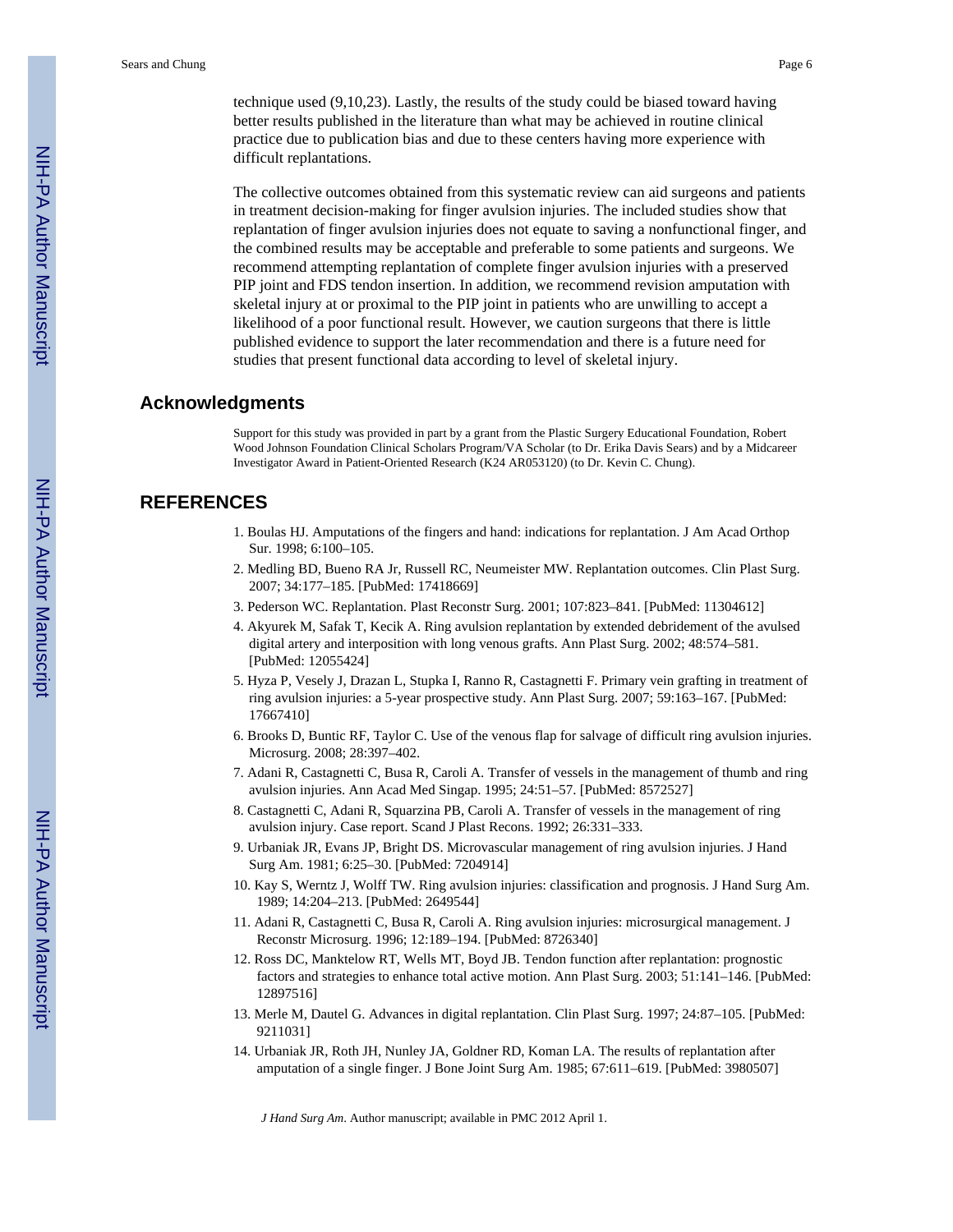Sears and Chung Page 7

- 16. Beris AE, Soucacos PN, Malizos KN, Xenakis TA. Microsurgical treatment of ring avulsion injuries. Microsurg. 1994; 15:459–463.
- 17. Nissenbaum M. Class IIA ring avulsion injuries: an absolute indication for microvascular repair. J Hand Surg Am. 1984; 9:810–815. [PubMed: 6512189]
- 18. McDonald AH, Cleland HJ, Leung M, Slattery PG. Ring avulsion injuries. Aust N Z J Surg. 1999; 69:514–516. [PubMed: 10442924]
- 19. Brooks D, Buntic RF, Kind GM, Schott K, Buncke GM, Buncke HJ. Ring avulsion: injury pattern, treatment, and outcome. Clin Plast Surg. 2007; 34:187–195. [PubMed: 17418670]
- 20. Ozkan O, Ozgentas HE, Safak T, Dogan O. Unique superiority of microsurgical repair technique with its functional and aesthetic outcomes in ring avulsion injuries. J Plast Reconstr Aesthet Surg. 2006; 59:451–459. [PubMed: 16631555]
- 21. Bieber EJ, Wood MB, Cooney WP, Amadio PC. Thumb avulsion: results of replantation/ revascularization. J Hand Surg Am. 1987; 12:786–790. [PubMed: 3655244]
- 22. Biemer E. Experience in replantation surgery in the upper extremity. Ann Acad Med Singap. 1979; 8:393–397. [PubMed: 539803]
- 23. Boeckx W, Demey R, Guelinckx P, Dewilde R, Gruwez J. Results of microsurgical finger reimplantations. Acta Orthop Belg. 1981; 47:788–797. [PubMed: 7342658]
- 24. Cheng GL, Pan DD, Qu ZY, Lin B, Yang ZX. Replantation of avulsively amputated thumb or degloved finger. Chinese Med J. 1984; 97:239–244.
- 25. Cheng GL, Pan DD, Qu ZY, Lin B, Yang ZX, Fang GR, et al. Digital replantation. A ten-year retrospective study. Chinese Med J. 1991; 104:96–102.
- 26. Foucher G. Technique of ring injuries replantation. Plast Reconstr Surg. 1988; 81:996–997. [PubMed: 3375380]
- 27. Goldner RD, Stevanovic MV, Nunley JA, Urbaniak JR. Digital replantation at the level of the distal interphalangeal joint and the distal phalanx. J Hand Surg Am. 1989; 14:214–220. [PubMed: 2649545]
- 28. Isaacs IJ. The vascular complications of digital replantation. Aust N Z J Surg. 1977; 47:292–299. [PubMed: 269699]
- 29. Karaoguz A, Alp M. Finger-level avulsion-type injuries. Microsurg. 2006; 26:165–170.
- 30. Kim WK, Lim JH, Han SK. Fingertip replantations: clinical evaluation of 135 digits. Plast Reconstr Surg. 1996; 98:470–476. [PubMed: 8700984]
- 31. Kirwan LA, Scott FA. Roping injuries in the hand: mechanism of injury and functional results. Plast Reconstr Surg. 1988; 81:54–61. [PubMed: 3336641]
- 32. O'Brien BM. Replantation and reconstructive microvascular surgery. Part I. Ann Roy Coll Surg. 1976; 58:87–103.
- 33. Sanmartin M, Fernandes F, Lajoie AS, Gupta A. Analysis of prognostic factors in ring avulsion injuries. J Hand Surg Am. 2004; 29:1028–1037. [PubMed: 15576211]
- 34. Tsai TM, Manstein C, DuBou R, Wolff TW, Kutz JE, Kleinert HE. Primary microsurgical repair of ring avulsion amputation injuries. J Hand Surg Am. 1984; 9A:68–72. [PubMed: 6693747]
- 35. van der Horst CM, Hovius SE, van der Meulen JC. Results of treatment of 48 ring avulsion injuries. Ann Plast Surg. 1989; 22:9–13. [PubMed: 2923411]
- 36. Waikakul S, Sakkarnkosol S, Vanadurongwan V, Un-nanuntana A. Results of 1018 digital replantations in 552 patients. Injury. 2000; 31:33–40. [PubMed: 10716048]
- 37. Waterhouse N. A review of five years experience of digital replantation. Ann Roy Coll Surg. 1986; 68:50–52.
- 38. Yamano Y. Replantation of fingertips. J Hand Surg Br. 1993; 18:157–162. [PubMed: 8501361]
- 39. Weil DJ, Wood VE, Frykman GK. A new class of ring avulsion injuries. J Hand Surg Am. 1989; 14:662–664. [PubMed: 2754200]
- 40. Wilgis EF, Redfern AB. Replantation and revascularization of ring avulsion injuries. Maryland State Med J. 1980; 29:22–23.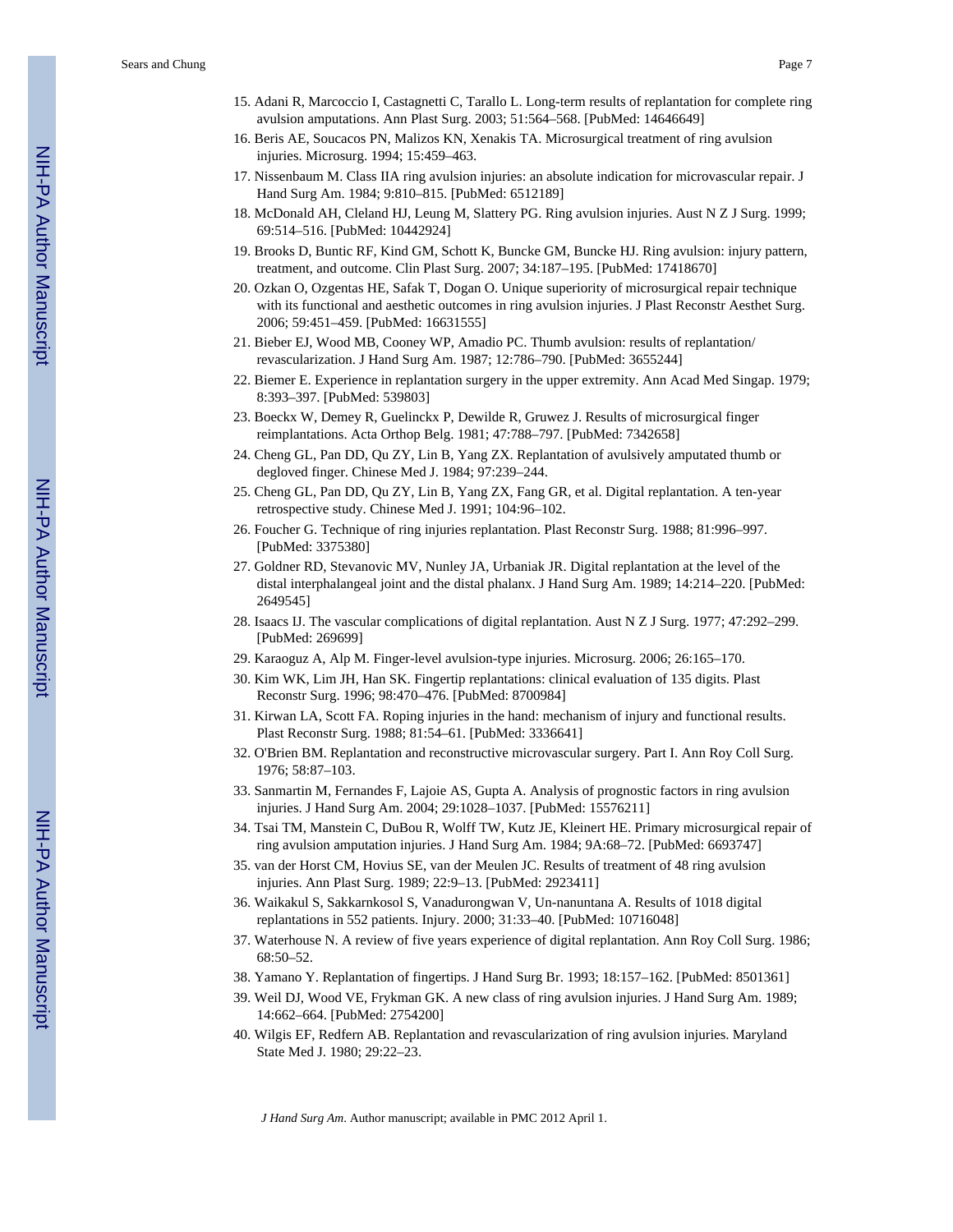- 41. Hasuo T, Nishi G, Tsuchiya D, Otsuka T. Fingertip replantations: importance of venous anastomosis and the clinical results. Hand Surg. 2009; 14:1–6. [PubMed: 19598314]
- 42. Baktir A, Turk CY, Kabak S, Sahin V, Kardas Y. Flexor tendon repair in zone 2 followed by early active mobilization. J Hand Surg Br. 1996; 21:624–628. [PubMed: 9230948]
- 43. Hoffmann GL, Buchler U, Vogelin E. Clinical results of flexor tendon repair in zone II using a sixstrand double-loop technique compared with a two-strand technique. J Hand Surg Eur Vol. 2008; 33:418–423. [PubMed: 18687827]
- 44. May EJ, Silfverskiold KL. Rate of recovery after flexor tendon repair in zone II. A prospective longitudinal study of 145 digits. Scand J Plast Recons. 1993; 27:89–94.
- 45. May EJ, Silfverskiold KL, Sollerman CJ. Controlled mobilization after flexor tendon repair in zone II: a prospective comparison of three methods. J Hand Surg Am. 1992; 17:942–952. [PubMed: 1401813]
- 46. Strickland JW, Glogovac SV. Digital function following flexor tendon repair in Zone II: A comparison of immobilization and controlled passive motion techniques. J Hand Surg Am. 1980; 5:537–543. [PubMed: 7430595]
- 47. Silfverskiold KL, May EJ. Flexor tendon repair in zone II with a new suture technique and an early mobilization program combining passive and active flexion.[see comment]. J Hand Surg Am. 1994; 19:53–60. [PubMed: 8169369]
- 48. Silfverskiold KL, May EJ, Oden A. Factors affecting results after flexor tendon repair in zone II: a multivariate prospective analysis. J Hand Surg Am. 1993; 18:654–662. [PubMed: 8349975]
- 49. Silfverskiold KL, May EJ, Tornvall AH. Flexor digitorum profundus tendon excursions during controlled motion after flexor tendon repair in zone II: a prospective clinical study. J Hand Surg Am. 1992; 17:122–131. [PubMed: 1538093]
- 50. Silfverskiold KL, May EJ, Tornvall AH. Tendon excursions after flexor tendon repair in zone. II: Results with a new controlled-motion program. J Hand Surg Am. 1993; 18:403–410. [PubMed: 8515006]
- 51. Buncke HJ Jr. Digital nerve repairs. Surgical Clinics of North America. 1972; 52:1267–1285. [PubMed: 4561762]
- 52. Poppen NK, McCarroll HR Jr, Doyle JR, Niebauer JJ. Recovery of sensibility after suture of digital nerves. J Hand Surg Am. 1979; 4:212–225. [PubMed: 438483]
- 53. Sullivan DJ. Results of digital neurorrhaphy in adults. J Hand Surg Br. 1985; 10:41–44. [PubMed: 3889197]
- 54. Small JO, Brennen MD, Colville J. Early active mobilisation following flexor tendon repair in zone 2. J Hand Surg Br. 1989; 14:383–391. [PubMed: 2621396]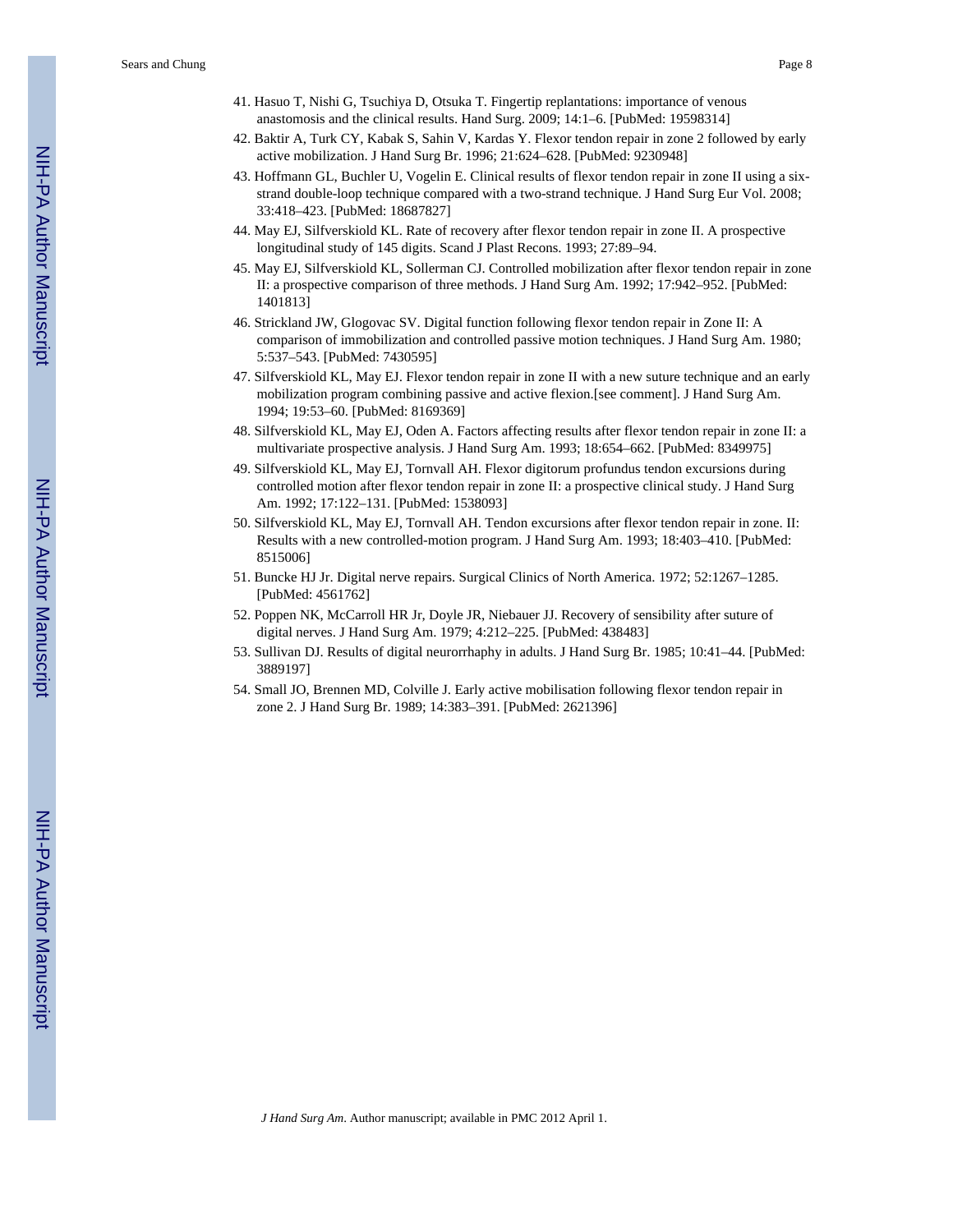#### **Figure 1.**

Finger avulsion injury systematic review study selection based on inclusion/exclusion criteria.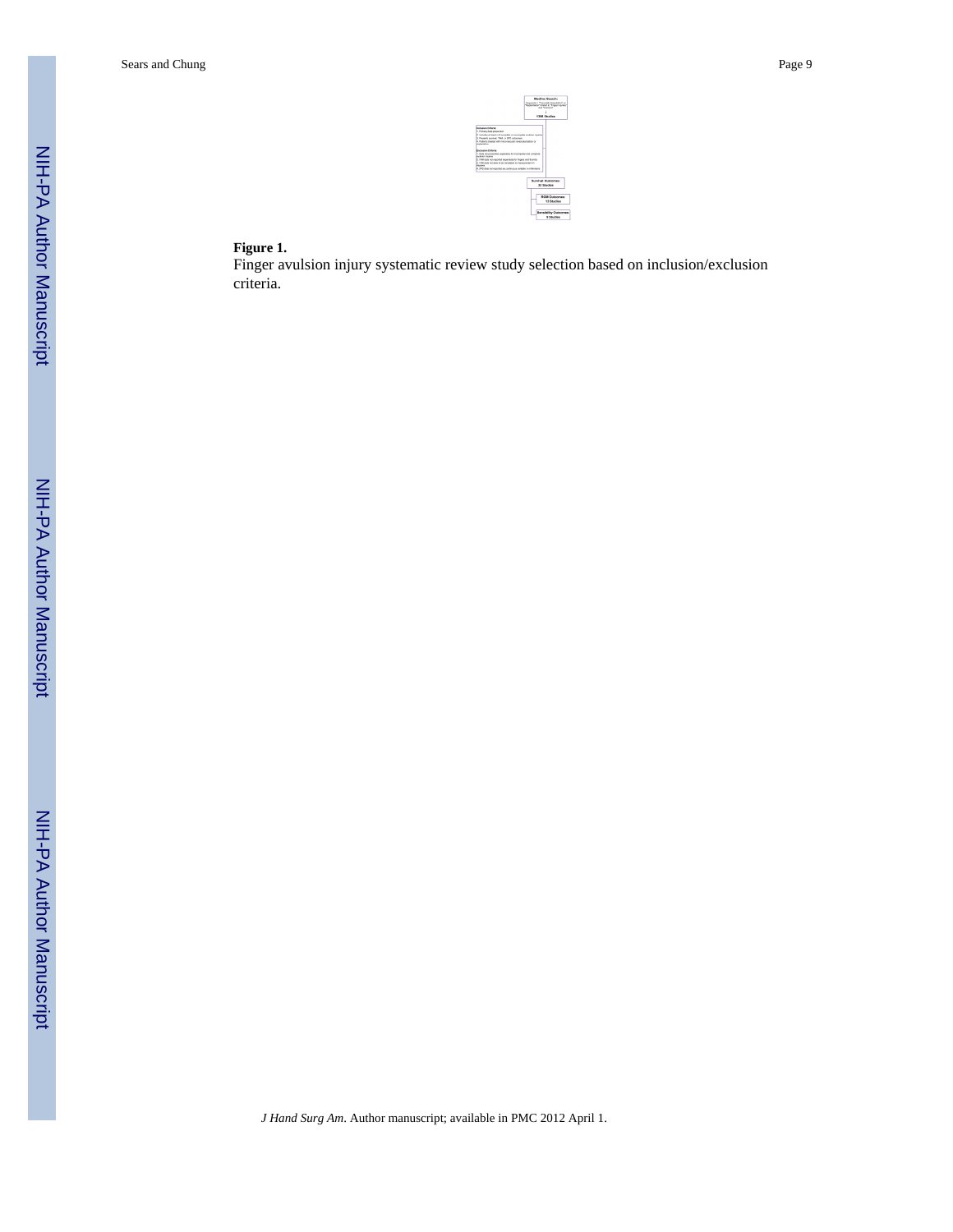#### Finger Avulsion Injury Classification Systems

|                                          | <b>Urbaniak Classification</b>                                                                                                                                                                        |  |  |  |  |
|------------------------------------------|-------------------------------------------------------------------------------------------------------------------------------------------------------------------------------------------------------|--|--|--|--|
| I                                        | Avulsion injuries with adequate circulation                                                                                                                                                           |  |  |  |  |
| $\Pi$                                    | Incomplete avulsion injuries with inadequate circulation                                                                                                                                              |  |  |  |  |
| Ш                                        | Avulsion injuries with complete degloving or amputation                                                                                                                                               |  |  |  |  |
|                                          | Kay Classification as Modified by Adani                                                                                                                                                               |  |  |  |  |
| I                                        | Avulsion injuries with adequate circulation                                                                                                                                                           |  |  |  |  |
| П<br><b>H</b> <sub>a</sub><br><b>IIv</b> | Incomplete avulsion injuries with inadequate arterial or venous circulation, without skeletal injury<br>Arterial circulation inadequate only<br>Venous circulation inadequate only                    |  |  |  |  |
| Ш<br>Ша<br><b>III</b> <sub>v</sub>       | Incomplete avulsion injuries with inadequate arterial or venous circulation, with fracture or joint injury present<br>Arterial circulation inadequate only<br>Venous circulation inadequate only      |  |  |  |  |
| IV<br>IVp<br>IVd                         | Avulsion injuries with complete degloving or amputation<br>Complete avulsion injuries with amputation proximal to FDS insertion<br>Complete avulsion injuries with amputation distal to FDS insertion |  |  |  |  |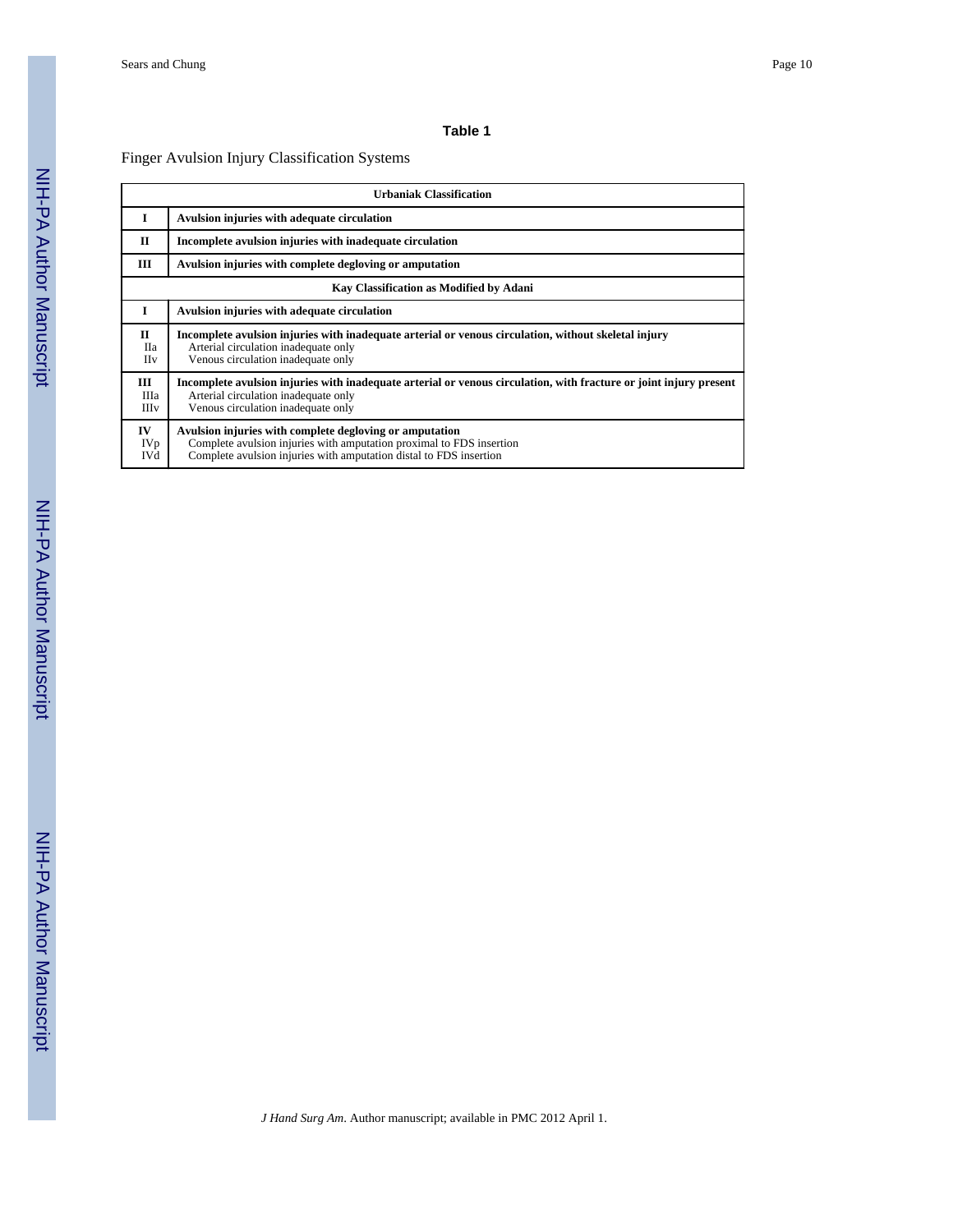NIH-PA Author Manuscript NIH-PA Author Manuscript

# **Table 2**

|                                         |                 | Thumbs       |                 | Fingers      |                          | Combined |
|-----------------------------------------|-----------------|--------------|-----------------|--------------|--------------------------|----------|
| Complete Avulsion Injuries <sup>§</sup> | Ξ               | survival     | $\blacksquare$  | survival     | Ξ                        | survival |
| Obrien 1976                             | J.              | $\mathbf{I}$ | ×               | $\mathbf{I}$ | $\overline{17}$          | 0.06     |
| Isaacs 1977                             | $\mathbf{I}$    | $\mathbf{I}$ | $\mathbf{I}$    | $\mathbf{I}$ | 5                        | 0.40     |
| Biemer 1979                             | $\overline{ }$  | 1.00         | 5               | 1.00         | $\overline{c}$           | 1.00     |
| Boeckx 1981                             | $\mathbf{I}$    |              | 5               | 0.40         | $\sqrt{2}$               | 0.40     |
| Urbaniak 1981                           | $\mathbf{I}$    | $\mathbf{I}$ | 1               | 0.71         | $\overline{ }$           | 0.71     |
| Cheng 1984                              | $\overline{13}$ | 0.92         |                 | 1.00         | $\overline{4}$           | 0.93     |
| Tsai 1984                               | J.              | J.           | $\overline{ }$  | 0.86         | $\overline{ }$           | 0.86     |
| Waterhouse 1986                         | $\mathbf{I}$    | f.           | ×.              | r.           | $\overline{ }$           | 0.00     |
| Bieber 1987                             | 28              | 0.29         | $\mathbf{I}$    | $\mathbf{L}$ | 28                       | 0.29     |
| Foucher 1988                            | $\mathbf{I}$    | J.           | ×               | $\mathbf{I}$ | $\Xi$                    | 0.55     |
| Kirwan 1988                             | $\mathbf{I}$    | ×.           | f.              | $\mathbf{I}$ | $\overline{16}$          | 0.83     |
| Goldner 1989                            | ${}^{\circ}$    | 0.75         | ${}^{\circ}$    | 0.75         | $\overline{16}$          | 0.75     |
| Kay 1989                                | J.              |              | 22              | 0.73         | 22                       | 0.73     |
| Van der Horst 1989                      | ٠               |              | $\sigma$        | 0.78         | $\circ$                  | 0.78     |
| Cheng 1991                              | 26              | 0.88         | 4               | 1.00         | $\overline{\mathcal{E}}$ | 0.90     |
| Yamano 1993                             | $\mathbf{I}$    | $\mathbf{I}$ | $\mathbf{I}$    | $\mathbf{I}$ | 29                       | 0.66     |
| Beris 1994                              | $\mathbf{I}$    | $\mathbf{I}$ | $\overline{13}$ | 0.62         | $\overline{13}$          | 0.62     |
| Kim 1996                                | $\mathbf{I}$    | $\mathbf{I}$ | л.              | $\mathbf{I}$ | $\overline{z}$           | 0.76     |
| Waikakul 2000                           | $\mathbf{I}$    | $\mathbf{I}$ | J.              | $\mathbf{I}$ | $\overline{5}$           | 0.51     |
| Akyurek 2002                            | ٠               | f.           | $\overline{ }$  | 0.86         | $\overline{ }$           | 0.86     |
| Adani 2003                              | $\mathbf{I}$    | $\mathbf{I}$ | $\overline{ }$  | 0.86         | $\overline{ }$           | 0.86     |
| Sanmartin 2004                          | $\mathbf{I}$    | $\mathbf{I}$ | 28              | 0.79         | 28                       | 0.79     |
| Karaoguz 2006                           | $\mathbf{I}$    | $\mathbf{I}$ | $\mathbf{I}$    | ×.           | 26                       | 0.81     |
| Brooks 2007                             | $\mathbf{I}$    | J.           | $\mathbf{I}$    | $\mathbf{I}$ | $\supseteq$              | 0.50     |
| Hyza 2007                               | $\mathbf{I}$    | $\mathbf{I}$ | $\circ$         | 1.00         | $\circ$                  | 1.00     |
| Brooks 2008                             | $\mathbf{r}$    | $\mathbf{I}$ | 5               | $1.00\,$     | 5                        | $1.00\,$ |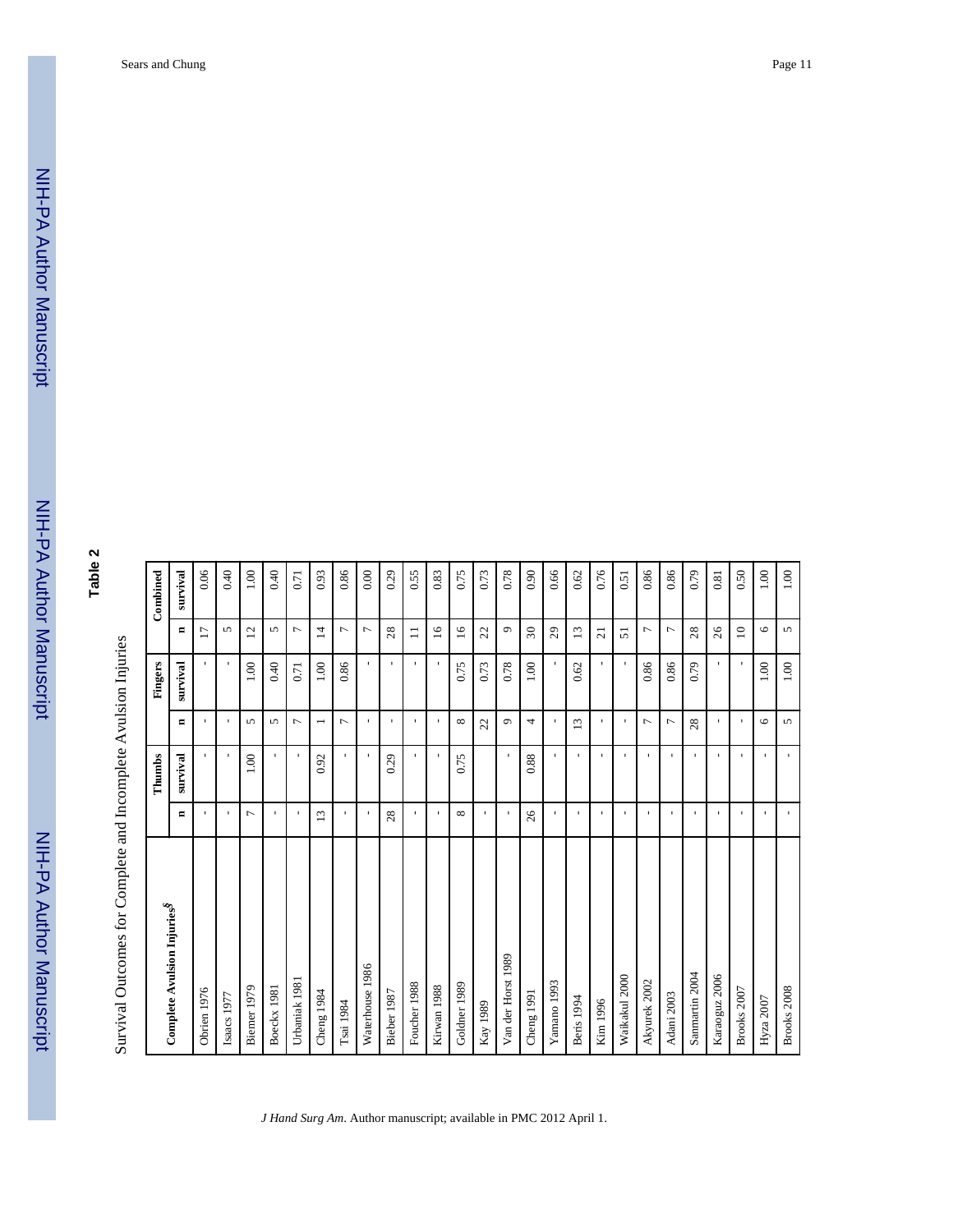| lumol    |
|----------|
|          |
|          |
|          |
|          |
|          |
|          |
|          |
|          |
| Š        |
|          |
| <u>:</u> |
|          |
|          |
|          |
|          |
|          |

NIH-PA Author Manuscript

NIH-PA Author Manuscript

| Sears and Chung | Page 12 |
|-----------------|---------|
|                 |         |

|                                                    |                          | Thumbs       |                 | Fingers        |                 | Combined |  |
|----------------------------------------------------|--------------------------|--------------|-----------------|----------------|-----------------|----------|--|
| Complete Avulsion Injuries <sup>§</sup>            | $\blacksquare$           | survival     | $\blacksquare$  | survival       | $\blacksquare$  | survival |  |
| Hasuo 2009                                         | $\blacksquare$           |              |                 |                | 33              | 0.61     |  |
| Mean for Complete Avulsion Injuries <sup>#</sup>   | 82                       | 0.68         | 134             | 0.78           | 42              | 0.66     |  |
|                                                    |                          | Thumbs       |                 | Fingers        |                 | Combined |  |
| Incomplete Avulsion Injuries <sup>§</sup>          | $\blacksquare$           | survival     | $\blacksquare$  | survival       | $\blacksquare$  | survival |  |
| Obrien 1976                                        | $\mathbf{I}$             |              | $\mathbf{I}$    |                | $\overline{2}$  | 0.58     |  |
| Biemer 1979                                        | $\overline{1}$           | 0.74         | $\circ$         | 1.00           | 25              | 0.80     |  |
| Wilgis 1980                                        | ٠                        |              | ${}^{\circ}$    | 0.63           | ${}^{\circ}$    | 0.63     |  |
| Urbaniak 1981                                      | $\overline{\phantom{a}}$ | $\mathbf{I}$ | $\sigma$        | 1.00           | $\sigma$        | 1.00     |  |
| Nissenbaum 1984                                    | $\blacksquare$           | $\mathbf{I}$ | 5               | 1.00           | 5               | 1.00     |  |
| Waterhouse 1986                                    | $\blacksquare$           | $\mathbf{I}$ | f,              | r.             | $\sigma$        | 0.56     |  |
| Bieber 1987                                        | $\equiv$                 | 0.18         |                 | ×.             | $\equiv$        | 0.18     |  |
| Kirwan 1988                                        | $\mathbf{I}$             |              |                 |                | $\mathfrak{L}$  | 0.45     |  |
| Kay 1989                                           | $\mathbf{I}$             |              | 22              | 0.86           | 22              | 0.86     |  |
| Van der Horst 1989                                 | $\mathbf{I}$             |              | $\overline{12}$ | 1.00           | $\overline{12}$ | 1.00     |  |
| Weil 1989                                          | $\mathbf{I}$             | $\mathbf{I}$ | $\circ$         | 0.83           | $\circ$         | 0.83     |  |
| Adani 1995                                         | $\mathbf{I}$             | ×            | $\circ$         | 1.00           | $\circ$         | 1.00     |  |
| Adani 1996                                         | $\mathbf{I}$             | f.           | 13              | 0.77           | 13              | 0.77     |  |
| Waikakul 2000                                      | $\mathbf{I}$             | ×            | л               | $\blacksquare$ | 89              | 0.79     |  |
| Sanmartin 2004                                     | $\mathbf{I}$             |              | $\ddot{t}$      | 0.83           | 47              | 0.83     |  |
| Karaoguz 2006                                      | $\mathbf{I}$             |              |                 | J.             | 13              | 1.00     |  |
| Brooks 2007                                        | $\blacksquare$           |              |                 |                | $\frac{1}{4}$   | 0.88     |  |
| Mean for Incomplete Avulsion Injuries <sup>#</sup> | $\mathfrak{F}$           | 0.53         | 134             | 0.87           | 349             | 0.78     |  |
| Mean for All Avulsion Injuries <sup>#</sup>        | 112                      | 0.64         | 268             | 0.82           | 791             | 0.71     |  |
|                                                    |                          |              |                 |                |                 |          |  |

*J Hand Surg Am*. Author manuscript; available in PMC 2012 April 1.

*§*studies listed in chronological order

<sup>8</sup>studies listed in chronological order

*‡*weighted averages based on sample size of each study

 $^{\not\pm}$  weighted averages based on sample size of each study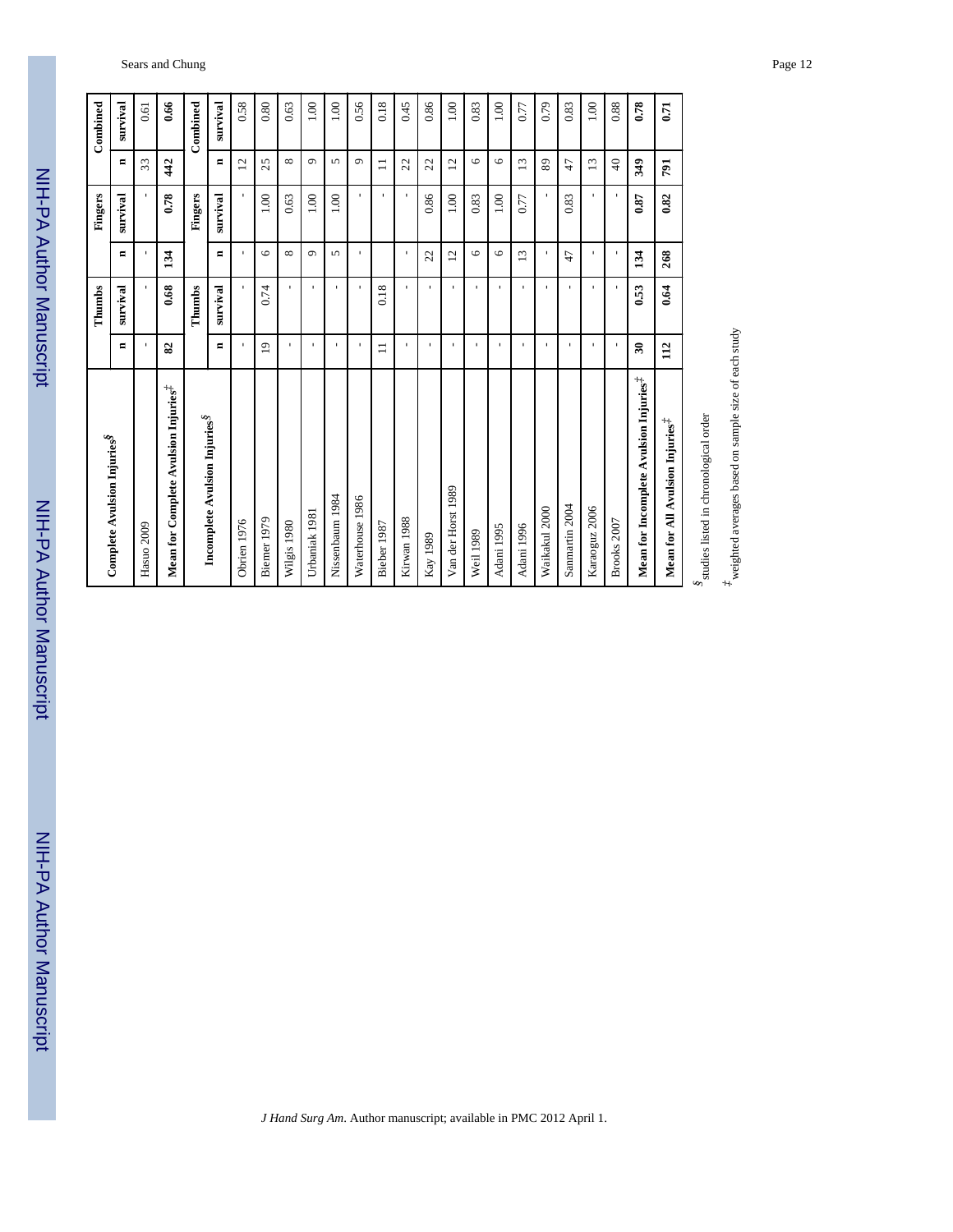Total Arc of Motion Outcomes for Complete and Incomplete Avulsion Injuries

| Complete Avulsion Injuries <sup>§</sup>          | $\mathbf n$    | $\mathbf{TAM}^*$<br>(degrees) | <b>SD</b>    | # Patients<br>with DIPJ<br><b>Fusion</b> |
|--------------------------------------------------|----------------|-------------------------------|--------------|------------------------------------------|
| Boeckx 1981                                      | $\overline{c}$ | 79                            | 7            | not reported                             |
| Urbaniak 1981                                    | 3              | 145                           | not reported | not reported                             |
| <b>Tsai 1984</b>                                 | 6              | 163                           | 23           | 6/6                                      |
| <b>Kay 1989</b>                                  | 13             | 182                           | 22           | $15/25$ <sup>**</sup>                    |
| Beris 1994                                       | $\overline{7}$ | 152                           | not reported | 4/7                                      |
| Akyurek 2002                                     | 6              | 200                           | 10           | 6/6                                      |
| Adani 2003                                       | 6              | 200                           | 21           | 4/6                                      |
| Sanmartin 2004                                   | 22             | 173                           | 22           | $21/75***$                               |
| Brooks 2007                                      | 5              | 174                           | not reported | $11/39$ **                               |
| <b>Hyza 2007</b>                                 | 5              | 195                           | 17           | 3/5                                      |
| Mean for Complete Avulsion Injuries $\vec{\tau}$ | 75             | 174                           |              |                                          |
| <b>Incomplete Avulsion Injuries</b> $\hat{S}$    | $\mathbf n$    | $TAM^*$<br>(degees)           | <b>SD</b>    | # Patients<br>with DIPJ<br><b>Fusion</b> |
| Urbaniak 1981                                    | 9              | 206                           | not reported | not reported                             |
| Nissenbaum 1984                                  | 5              | 240                           | 18           | not reported                             |
| Kay 1989                                         | 12             | 193                           | 28           | $15/25$ **                               |
| <b>Weil 1989</b>                                 | 5              | 224                           | not reported | not reported                             |
| Adani 1996                                       | 10             | 243                           | 26           | not reported                             |
| Sanmartin 2004                                   | 39             | 189                           | not reported | $21/75***$                               |
| Brooks 2007                                      | 35             | 190                           | not reported | $11/39$ **                               |
| Mean for Incomplete Avulsion Injuries $\vec{f}$  | 115            | 199                           |              |                                          |
| Mean TAM* for All Avulsions $\ddot{A}$           | 190            | 189                           |              |                                          |

*§* studies listed in chronological order

*\** TAM = total arc of motion

*‡* weighted averages based on sample size of each study

*\*\**DIPJ fusion includes patients at start of study in both complete and incomplete subgroups combined (study did not reported separately)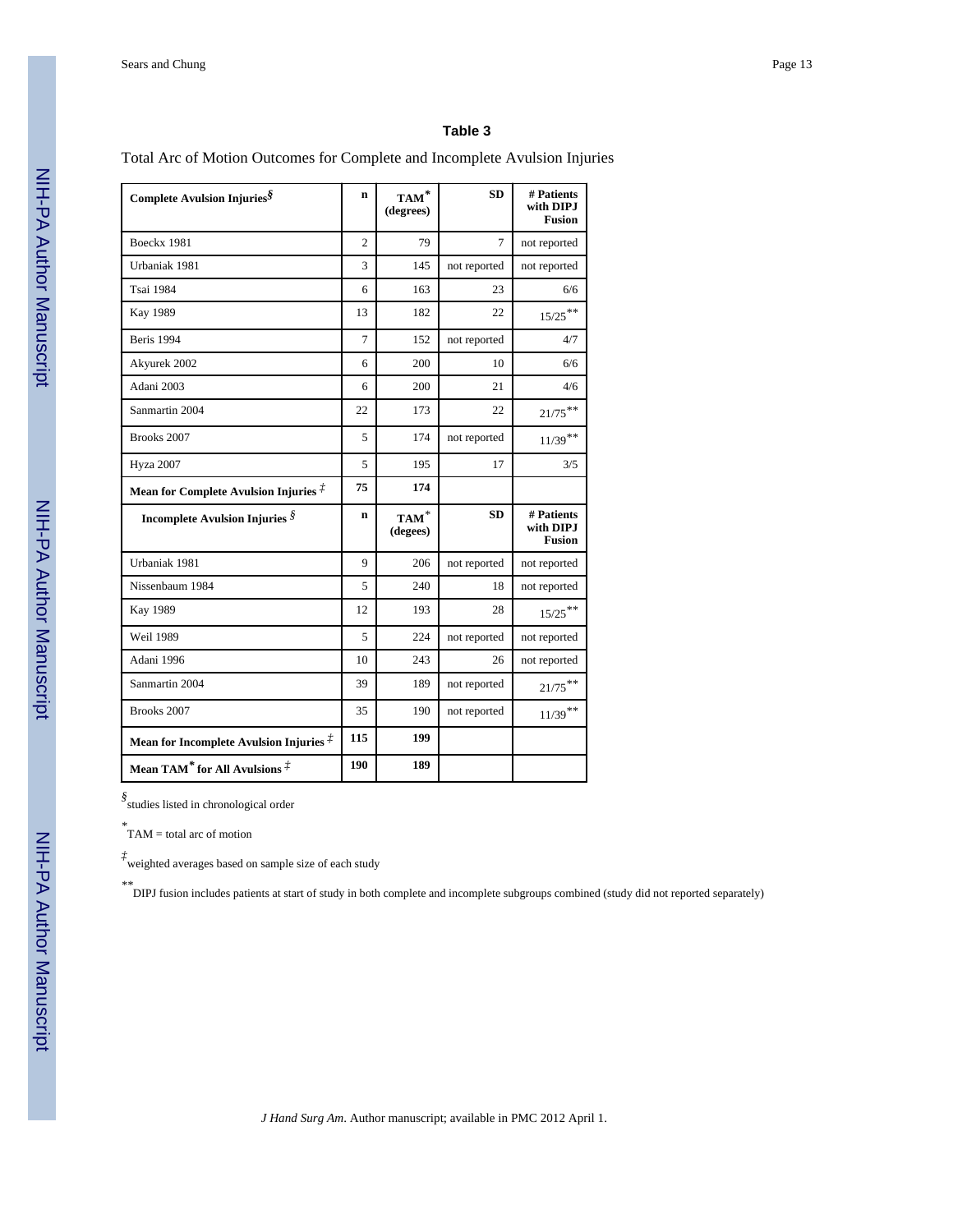Sensibility Outcomes for Complete and Incomplete Avulsion Injuries

| Complete Avulsion Injuries <sup>§</sup>                                                 | $\mathbf n$ | $\mathbf{2PD}^*$<br>(mm)            | <b>SD</b>      |
|-----------------------------------------------------------------------------------------|-------------|-------------------------------------|----------------|
| Urbaniak 1981                                                                           | 3           | 12                                  | not reported   |
| Tsai 1984                                                                               | 6           | 9                                   | 5              |
| <b>Beris</b> 1994                                                                       | 7           | 9                                   | not reported   |
| Akyurek 2002                                                                            | 5           | 9                                   | 3              |
| Adani 2003                                                                              | 6           | 14                                  | $\mathfrak{2}$ |
| <b>Hyza 2007</b>                                                                        | 5           | 9                                   | not reported   |
| Mean for Complete Avulsion Injuries <sup>#</sup>                                        | 32          | 10                                  |                |
| Incomplete Avulsion Injuries <sup>§</sup>                                               | n           | $2{\mathbf P}{\mathbf D}^*$<br>(mm) | <b>SD</b>      |
| Urbaniak 1981                                                                           | 9           | 10                                  | not reported   |
| Nissenbaum 1984                                                                         | 5           | 6                                   | not reported   |
| <b>Weil 1989</b>                                                                        | 5           | 6                                   | not reported   |
| Adani 1996                                                                              | 10          | 9                                   | 3              |
| Mean for Incomplete Avulsion Injuries <sup>#</sup>                                      | 29          | 8                                   |                |
| Mean 2PD <sup>*</sup> for All Avulsion Injuries <sup><math>\ddot{\uparrow}</math></sup> | 61          | 9                                   |                |

*§* studies listed in chronological order

*\** 2PD = two-point discrimination

*‡* weighted averages based on sample size of each study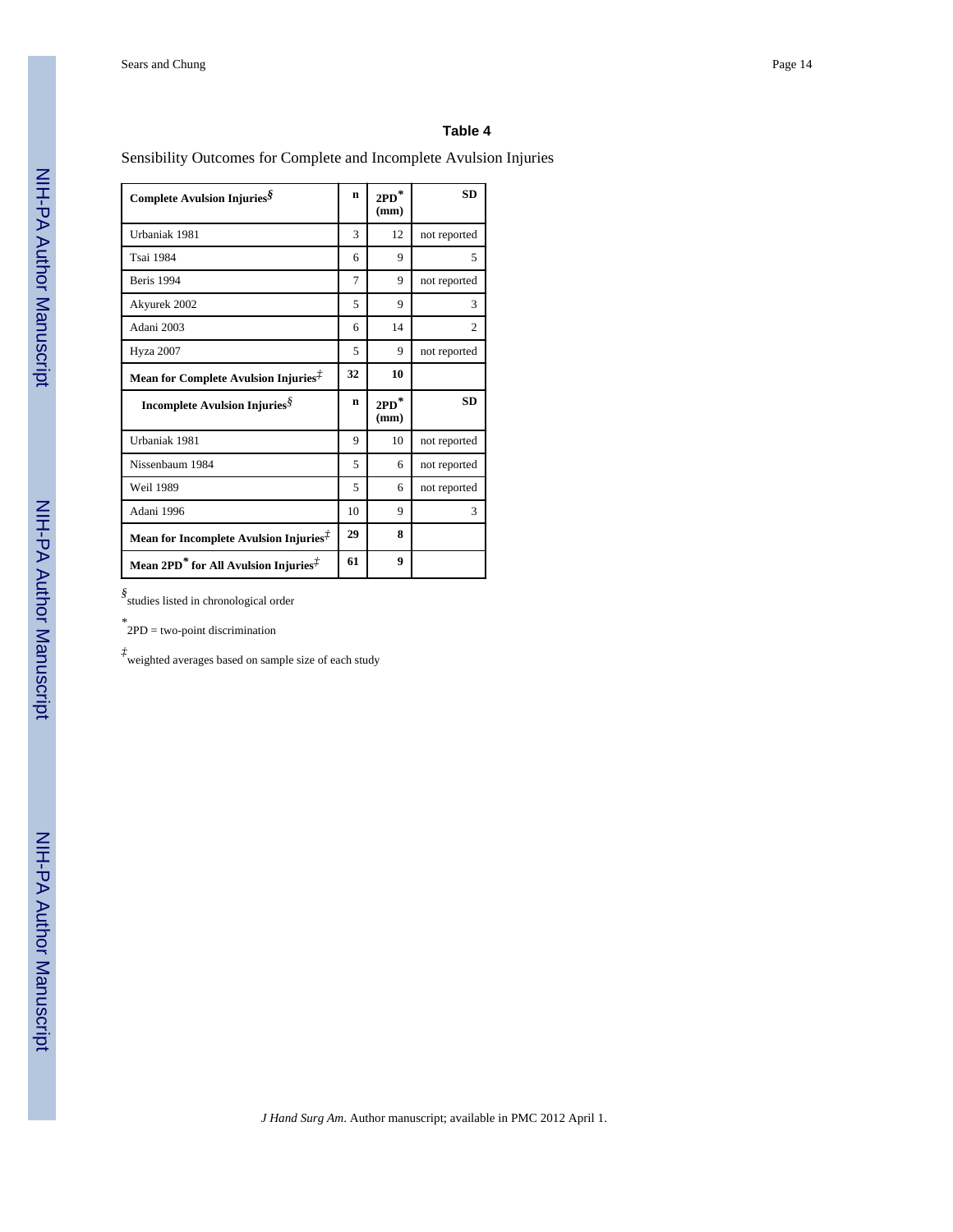#### Total Arc of Motion Outcomes for Zone II Flexor Tendon Repairs

| Author <sup>§</sup>                                                  | n   | $\mathbf{TAM}^*$<br>(degrees) | <b>SD</b>    |
|----------------------------------------------------------------------|-----|-------------------------------|--------------|
| Strickland 1980                                                      |     |                               |              |
| Mobilized group                                                      | 24  | 213                           | not reported |
| May 1992                                                             |     |                               |              |
| Kleinert group                                                       | 46  | 228                           | 33           |
| Passive group                                                        | 39  | 223                           | 38           |
| Four finger group                                                    | 34  | 249                           | 21           |
| Silfverskiold 1992                                                   |     |                               |              |
| All patients                                                         | 35  | 226                           | 35           |
| May 1993                                                             |     |                               |              |
| Kleinert group                                                       | 47  | 229                           | 32           |
| Passive group                                                        | 49  | 220                           | 37           |
| Four finger group                                                    | 49  | 242                           | 25           |
| Silfverskiold 1993 (May)                                             |     |                               |              |
| All patients                                                         | 41  | 242                           | 23           |
| Silverskiold 1993 (July)                                             |     |                               |              |
| All patients                                                         | 154 | 221                           | not reported |
| Silfverskiold 1994                                                   |     |                               |              |
| All patients                                                         | 53  | 247                           | 17           |
| Baktir 1996                                                          |     |                               |              |
| Early motion group                                                   | 47  | 227                           | 31           |
| Kleinert group                                                       | 41  | 220                           | 35           |
| Hoffman 2008                                                         |     |                               |              |
| Lim/Tsai group                                                       | 50  | 231                           | not reported |
| Kessler group                                                        | 21  | 213                           | not reported |
| <b>Combined Mean TAM*</b> for<br>Zone II Tendon Repairs <sup>‡</sup> | 730 | 229                           |              |

*§* studies listed in chronological order

*\** TAM = total arc of motion

*‡* weighted averages based on sample size of each study